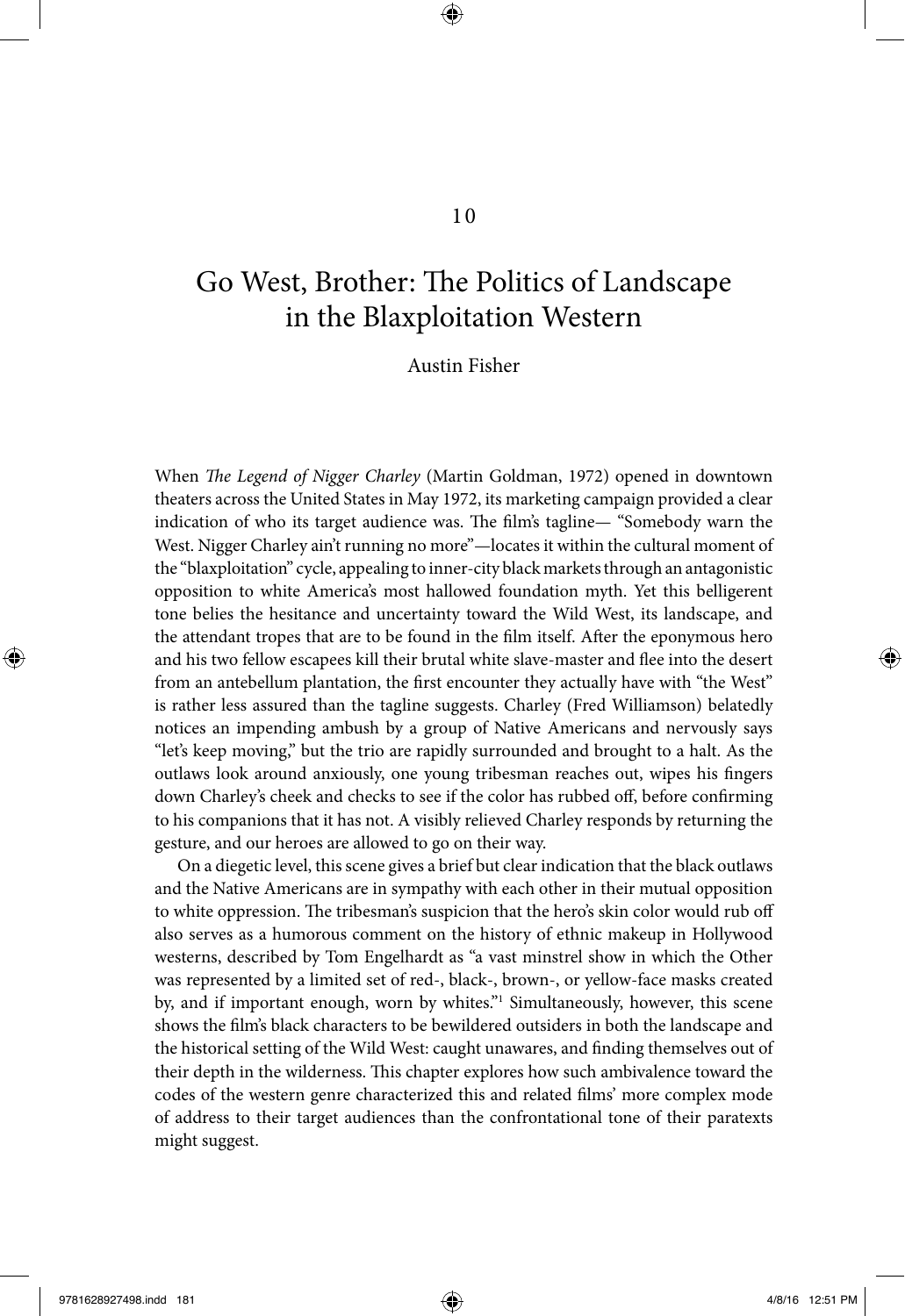⊕

*The Legend of Nigger Charley* was the most successful of a small hybrid cycle of blaxploitation westerns that played US inner-city circuits in the early to mid 1970s, including *Soul Soldier* (John Cardos, 1972), *Charley One-Eye* (1973 *(T) e Soul of Nigger Charley* (Larry G. Spangler, 1973), *Thomasine and Bushrod* (Gordon Parks Jr, 1974), *Boss Nigger* (Jack Arnold, 1974), and *Take a Hard Ride* (Antonio Margheriti, 1975). Though each film shows people of color uniting in resistance to a racist white America, the divisions between ethnic groups are more revealing than what unites them, consistently placing black outlaws as outsiders in the landscape, which is positioned classically as the terrain of the Native American, but also as that of the white man since it doubles as the Hollywood western's hallowed turf. In these films, black heroes are alienated by both nineteenth century white society and the great open spaces of the American continent. In their attitudes and outlooks, they instead seem "out of time": anachronistic representatives of a 1970s black urban sensibility, facilitating a mode of address located firmly in these films' immediate distribution contexts. Howard Thompson's review of *The Legend of Nigger Charley* in *The New York Times* gave a clear sense of the blaxploitation western's anachronistic feel, lamenting: "what has a blaring, jazzy rock 'n'roll sound-track got to do with the Old West or old anything?"2 His question is pertinent, and it is my intention to explore its implications for the films' broader signifying practices in the coming pages.

There is of course nothing new in examining how the racial coding of the western began to unravel toward the end of the 1960s and into the 1970s. Richard Slotkin,<sup>3</sup> Tom Engelhardt,<sup>4</sup> and Stanley Corkin,<sup>5</sup> among others, have argued that the genre faced a crisis as the ideological assumptions on which it had previously thrived were dismantled in the Vietnam era. "Revisionist" westerns of the early 1970s in particular are a *cause célèbre* of politicized reappropriation, focusing in a self-conscious manner on the selective construction of history, and on recovering repressed historical narratives, as taglines for two of the most celebrated such films announced quite overtly. *Soldier Blue* (Ralph Nelson, 1970) was marketed as "the most savage film in history!," while one poster for *Little Big Man* (Arthur Penn, 1970) opened with the words "history lied." The word "history" was at the fore in both marketing campaigns, the films' sympathies for the wronged Native American inverting racial paradigms to register their countercultural outrage and to lay accusations of a continuum of genocidal impulses at white America's door. It is considerably less common to study the blaxploitation westerns, which also sought to reinscribe the classical western genre's racial codes for countercultural purposes—this time in the more confrontational tone of black separatism—and that played on urban grind house circuits a couple of years after these more celebrated revisionist examples. They tend to be left out of both scholarly histories of the western, and those of blaxploitation. Before I examine these films' modes of engagement with the landscapes and ideologies of the classical western, and their political and historical address to a 1970s inner-city audience, I will therefore consider why these scholarly omissions have occurred.

Their omission from accounts of the western might partly be due to the awkward "fit" that black-centered narratives had always had within that genre's mythos. Engelhardt argues that the historical presence of African Americans on the frontier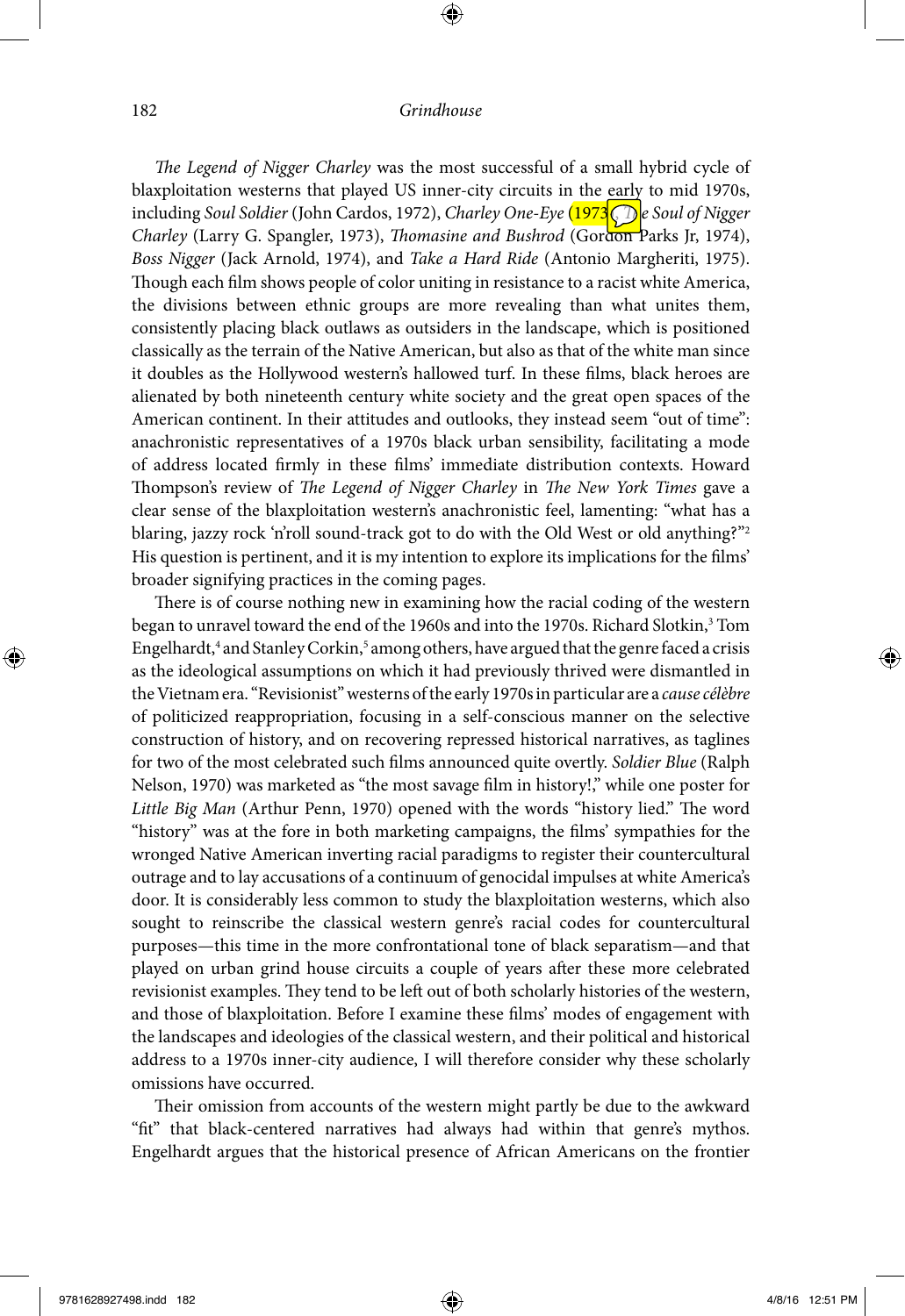⊕

was problematic to a binary construction of inexorable white progress set against the myth of the "vanishing American" (the native who mystically and obligingly "moves aside" to make room for white settlement): "Held in a tyrannical embrace within a democratic society, African-Americans could neither be incorporated into the inclusive narrative nor thrust beyond the geographic boundaries of the nation. Feared yet not an enemy, excluded yet close by, demeaned yet needed, they presented whites with an insoluble dilemma."6 Moreover, of course, the very presence of black people provided an uncomfortable historical reminder that white American notions of "liberty" extended only so far. For this reason, Engelhardt argues, their enslavement was relegated to an "aberrant sideshow," while the facts that 200,000 black soldiers had fought in the Civil War and that a quarter of late-nineteenth-century cowboys were black were mostly erased from the story in dime novels and western films alike.<sup>7</sup>

Engelhardt's argument places emphasis on the liminal position of black identity within the United States' national narrative, and thereby usefully identifies a generic precedent for the "outsider" status of Charley and the blaxploitation westerns' outlaw heroes. It is, however, in danger of oversimplifying the history of the western genre, since there is in fact a long ancestry of black westerns. One of the early so-called "race movies" (independent, black-produced films responding to the public furor caused by the racism of *Birth of a Nation*<sup>8</sup> ) was Oscar Micheaux's 1919 drama *The Homesteader*, which—while not strictly speaking a "western"—explored issues around the settlement of the wilderness, and racial tensions with black homesteaders. In the late 1930s, blackaudience musical westerns such as *Harlem on the Prairie* (Sam Newfield, 1937), *The Bronze Buckaroo* (Richard C. Kahn, 1938), *Two Gun Man from Harlem*, and *Harlem Rides the Range* (both Richard C. Kahn, 1939) featured the black "singing cowboy" Herb Jeffries. Julia Leyda examines how these films, though ostensibly anodyne when compared to the earlier race movies' overt focus on contemporary racial politics, encouraged contemporary cultural identification among their audiences in all-black cinemas by employing "strategic anachronisms." She continues: "the result is a western that creates a dual present. The fictional characters appear to be in the classic western setting, the nineteenth century, but the anachronistic dialogue, the titles, and the costumes place the film firmly in the 1930s." This strategy of temporal displacement is further enhanced by three of the above films' titles incorporating the incongruous geographical referent "Harlem"—"the symbolic site of twentieth-century urban African American experience"—into a frontier lexicon.9

Indeed, Peter Stanfield has set out in great detail how the 1930s more broadly was a decade in which the western genre, though often supposed to be in crisis just prior to the onset of its golden age with the arrival of *Stagecoach* (John Ford, 1939), was in fact flourishing with rapidly produced series westerns. These were commonly set in a post-frontier West, and merged western iconography with Depression-era maladies of urban industrialization and working-class disenfranchisement, directly to address the concerns of lower-class audiences. Gene Autry himself underlined the extent to which the representation of history was very much subordinated to a contemporary mode of address in the 1930s "singing cowboy" format: "I played a kind of New Deal Cowboy who never hesitated to tackle many of the same problems [as Franklin D. Roosevelt]:

 $\bigoplus$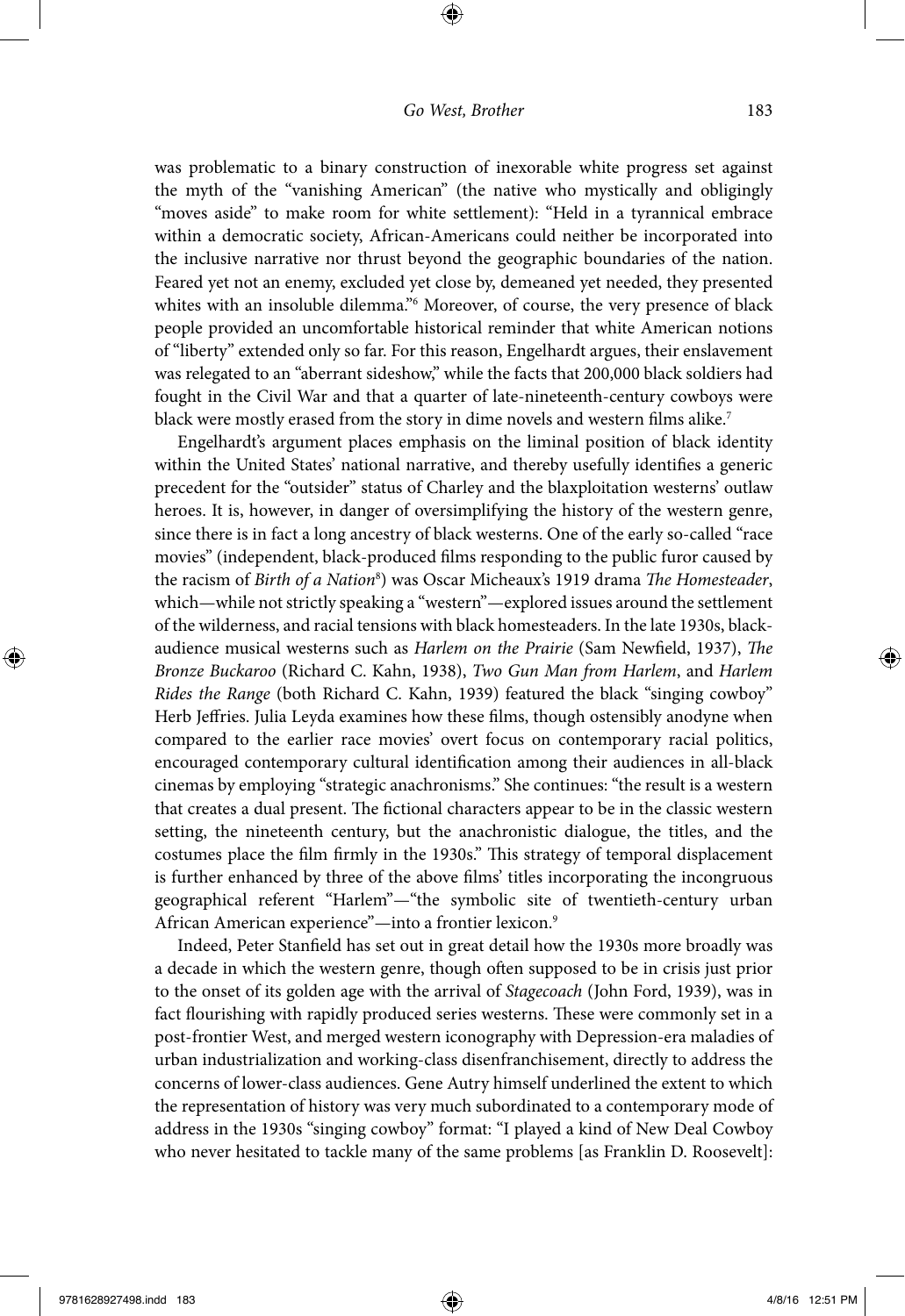⊕

the dust bowl, unemployment, or the harnessing of power. This may have contributed to my popularity with the 1930s audiences."10 Leyda refers to Stanfield's work to argue for an equivalent process on behalf of the black singing cowboy films, which similarly addressed their audiences' immediate economic and geographical dislocations.11 In the pages that follow, I will argue that the blaxploitation western inherits the legacy of these low-budget "race westerns," whose overt contemporaneity was plain to see, this time by addressing the upheavals within racial politics in the late 1960s and early 1970s. Simultaneously, however, I shall argue that the blaxploitation western inherits and utilizes certain of the classical Hollywood western's ideological and racial associations, and therefore occupies an uncertain position within that genre's rich and varied history.

Of course, if I am adequately to contextualize these films within their cultural moment (and indeed within the remit of this book), they must also be considered alongside the wider blaxploitation trend of the early 1970s. This cycle of films emerged in response to a crisis in cinema audience numbers (brought about by the rise of television and the incursion of foreign films), and simultaneous shifts in postwar inner-city demographics. *Variety* estimated in 1967 that, while only 10–15 percent of the US population at that time were black, they totaled over 30 percent of audiences in first-run, big-city cinemas.12 By June 1972, *The New York Times* reported that "an informal survey made on a recent weekend revealed that over half of the patrons for all kinds of movies in the theaters on  $42<sup>nd</sup>$  Street and along Broadway ... were black."<sup>13</sup> The resultant need to adapt cinematic business practices was clear to see, and in the same month *The Boston Globe* reported that "black audiences … have become a major factor in cities throughout the country. With the number of urban blacks increasing and the move of whites to the suburbs, downtown movie theatre owners in many cities feel they must attract the blacks in order to survive."14 The films under consideration in this chapter were entwined within this socioeconomic context, emerging at the peak of blaxploitation's popularity after the huge successes of *Sweet Sweetback's Baadasssss Song* (Melvin van Peebles, 1971) and *Shaft* (Gordon Parks, 1971) had demonstrated the lucrative returns on offer to those willing to exploit the inner-city black market. Even once the blaxploitation trend had waned after 1973, as Hollywood's fiscal crises eased and objections from civil rights organizations to such films' racial stereotyping became more audible, these westerns continued to target black markets through both their content and their distribution patterns.15

It is therefore notable that the most successful blaxploitation westerns are often omitted or sidelined in literature about blaxploitation, even when the overt focus is on the trend's engagement with established industry genre categories.<sup>16</sup> Novotny Lawrence breaks blaxploitation down into detective, horror, gangster, and cop variants, with brief mentions of westerns coming only in lists and filmographies, $17$  while Mikel J. Koven devotes a chapter to "Genre Films" but appraises only *Adios Amigo* (Fred Williamson, 1976) and *Take a Hard Ride* under the "westerns" category, and states that "neither … are Blaxploitation films."18 The reasons for such consistent omissions can, I think, be gleaned from the broader scholarly consensus that surrounds blaxploitation's sociopolitical contexts. Donald Bogle and Ed Guerrero both highlight

⊕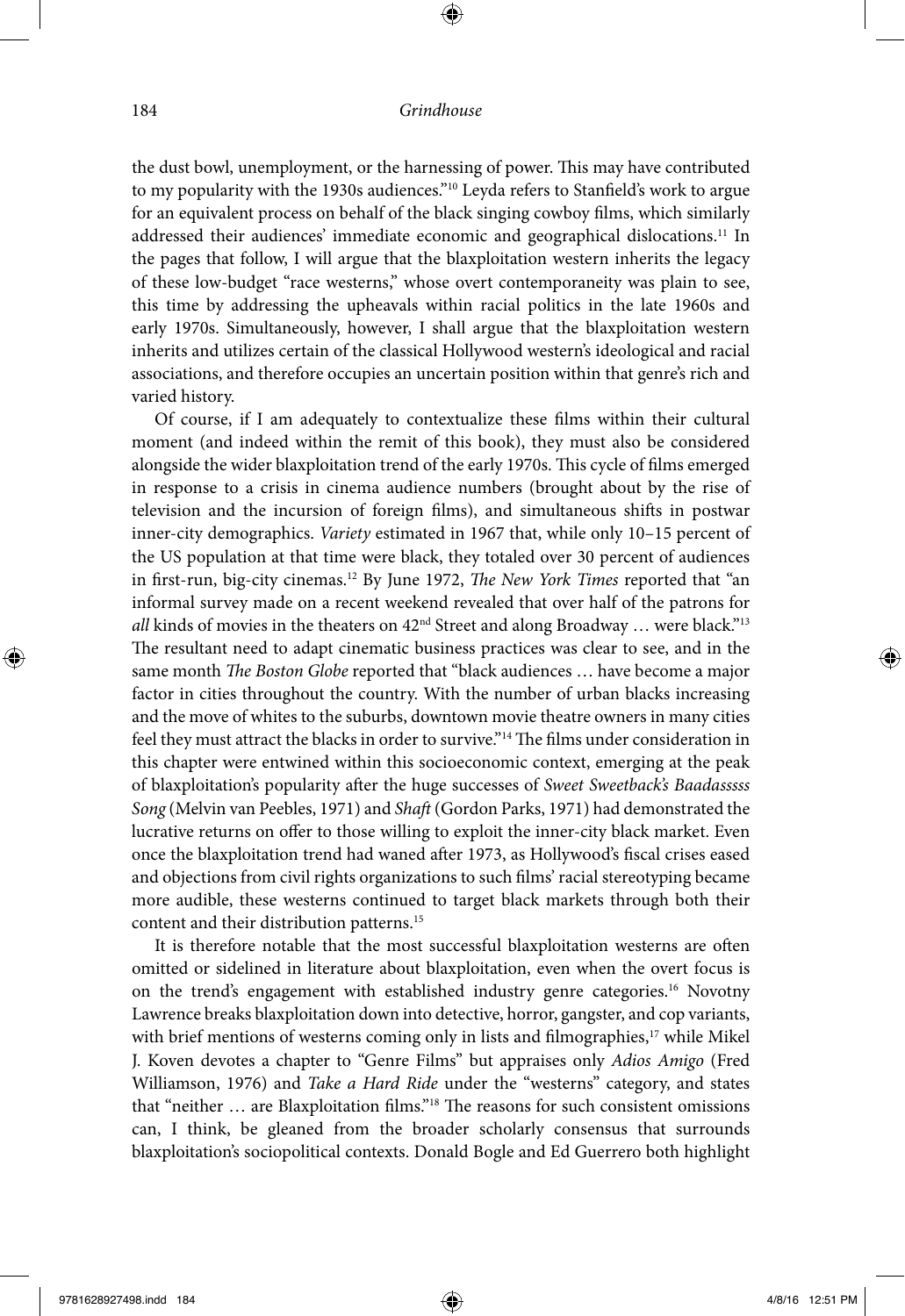⊕

the extent to which blaxploitation was a direct rejection of the integrationism that had characterized postwar "problem films," in particular those featuring the mildmannered, nonthreatening persona of Sidney Poitier—whom Bogle labeled "the model integrationist hero"19—such as *No Way Out* (Joseph L. Mankiewicz, 1950), *Edge of the City* (Martin Ritt, 1957), and *Guess Who's Coming to Dinner* (Stanley Kramer, 1967).20 Blaxploitation's confrontational separatist messages, articulated and enacted by altogether more assertive black heroes, were seen by producers to be more in tune with the shifts in black sociopolitical consciousness in the era of the Civil Rights and Black Power movements. This critical focus on how blaxploitation films were overtly responding to the contemporary social realities of their intended audiences is of course crucial to an understanding of their success, but it runs the risk of demarcating their modes of engagement with those audiences in an ove-prescriptive manner. In a rundown of what constitutes "blaxploitation," Lawrence states that its films "are set in predominantly black urban spaces. Prior to the emergence of these films, allblack Hollywood motion pictures were generally set in the South. Blaxploitation films replace the traditional Southern settings with urban locales in cities like Harlem and Oakland."21

The assumption that emerges from such policing of the trend's boundaries is that, in order to qualify as "blaxploitation," a film must engage on a literal level with its target audiences' lived experience, by occupying the same urban spaces and addressing the same social and political issues. Yet this overlooks other, less literal, ways by which the films might address said audiences. The first half of *The Legend of Nigger Charley* is indeed set in the antebellum South, but if another of Lawrence's definitions for blaxploitation holds true—"movies made between 1970 and 1975, by both black and white filmmakers alike, to exploit the black film audience"22—then all of the key westerns analyzed in this chapter should be considered in this context. Rather than meeting target audiences in their immediate and contemporary locales, these films adopt particular strategies for the exploitation of this inner-city market, based around cinematic genre convention rather than sociopolitical verisimilitude. The blaxploitation western is such an awkward fit within both of its parent genres precisely because it occupies what Leyda (referring to the 1930s black "singing cowboy" films) called a "dual present"23: simultaneously residing in a cinematically and historically "western" setting, while embedding itself in its immediate distribution context. These films are neither here nor there. They are fluid, hybrid texts, displaced both generically and temporally. Running contrary to Lawrence's demarcation of blaxploitation's settings, their rural locales are paradoxically central to their strategies of engagement with their urban audiences. Rather than rejecting the legacy of white America's cinematic myth *par excellence* (to misquote André Bazin<sup>24</sup>), their racial inscriptions are executed through ambivalent appropriation of the received landscapes of the classical Hollywood western, and the attendant ideological implications of those landscapes.

This ambivalence toward the conventions of the Hollywood western is at its most apparent when the films' black heroes encounter other ethnic minority groups. One of the most noticeable and repeated features of blaxploitation westerns—present in *The Legend of Nigger Charley*, and forming a decisive factor in the narrative developments of

⊕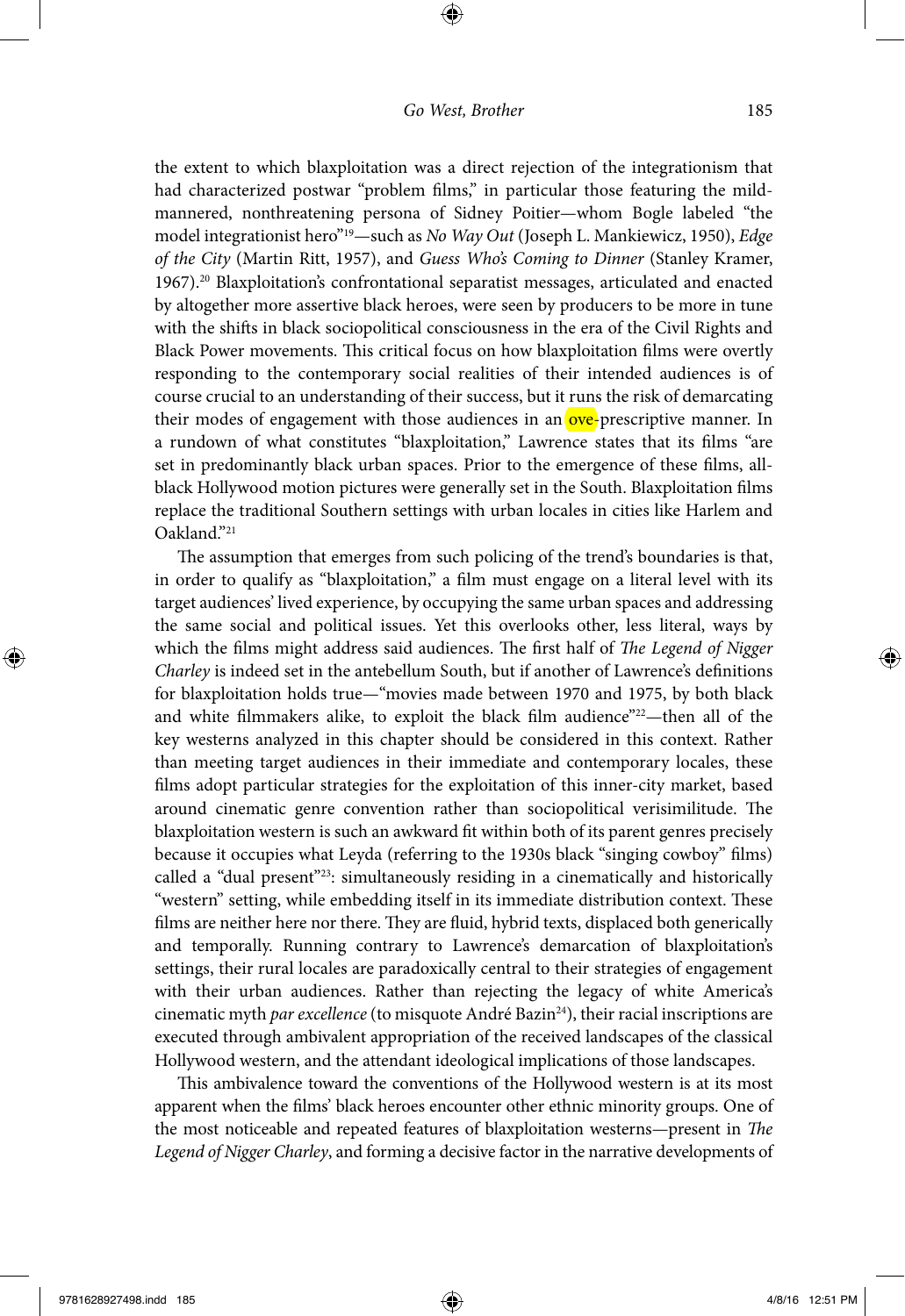*Charley One-Eye* and *Thomasine and Bushrod*—is a consistent depiction of black outlaws discovering an affinity with Native Americans, the obvious point being that people of color should unite against the white oppressor. In this way, these films can be said to possess crossovers with the more celebrated revisionist western, with the classical genre's tables of racial representation being turned on the white society to unmask a genocidal counterhistory. What is notable about these depictions, though, are the differences they posit between black and Native American characters. Far from inverting the classical western's racially coded associations with the landscape, they borrow and utilize them, to present their audiences with black heroes who are alienated by both white society and the great open spaces of the North American continent. This is a key component of a broader and defining sense that these films' black outlaws are anachronistic time travelers, dropped in the middle of the cinematic Wild West from 1970s Harlem.

In each film, the black heroes are shown quite conspicuously to be uncomfortable in the wilderness. *The Legend of Nigger Charley*, for example, makes it very clear that its gang of black outlaws on the run is anything but the western's outlaw archetype of "men who know Indians." They are shown to be ignorant of what the word "squaw" means; they have never heard of the Rio Grande; and when they sit around a campfire to be introduced to the ways of the wild by the itinerant freed slave known as "Shadow," they shelter miserably from the rain, pull faces of disgust at the bush tea Shadow has



**Figures 10.1–10.4** Equivalent framings of Native Americans in *Stagecoach* (1939) (10.1, 10.2) and *The Legend of Nigger Charley* (1972) (10.3, 10.4).

⊕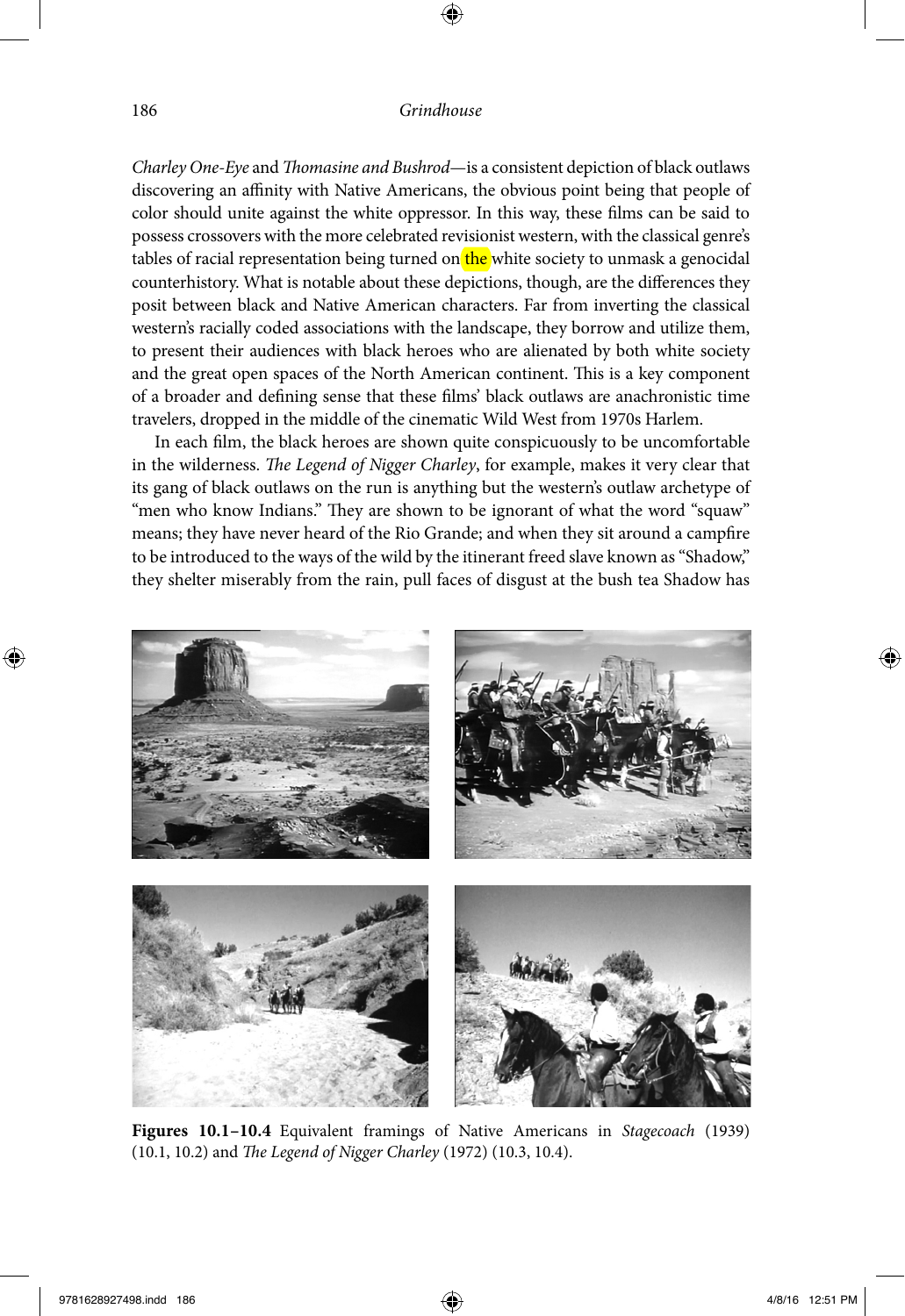⊕

served them, and cough and splutter on his pipe. They are also shown to lack guile in the wild since, as already outlined, they are easily ambushed by Native Americans, who seem to appear from nowhere, framing the natives as being "at one" with the landscape.

Furthermore, though it is executed with a lower budget and more basic production values, the aforementioned scene provides a clear visual association with one of the most iconic shots in the history of the western genre, and it inherits its racial coding. This can be demonstrated by a simple shot comparison with the mise-en-scène and camera movement as the lone titular vehicle enters the vast wilderness in *Stagecoach* (John Ford, 1939) (see Figures 10.1–10.4). In each shot, a Native American tribe enters the frame as the camera moves upwards and to the left to "discover" them standing on a high bluff, catching both the viewer and the protagonists—who are naively travelling along an exposed road—unawares. Each therefore offers a visual manifestation of Jim Kitses's seminal "shifting antinomies" paradigm, whereby the western genre negotiates US national identity by setting up a series of binary oppositions broadly symbolizing "wilderness" and "civilization."25 In each shot, the Native Americans are framed as being tied to or part of the arid landscape in juxtaposition to the protagonists, who are travelling through this landscape as endangered outsiders. *The Legend of Nigger Charley* borrows this association to assert the obvious point that, though they are in sympathy with each other, there are significant cultural differences dividing people of color. Yet, by placing the black heroes in the position of the ambushed traveler usually occupied by whites in the western's generic syntax, the film frames the Native in an altogether classical, not a revisionist, manner.

Indeed, it is certainly not the case that, simply because blaxploitation westerns are apt to frame black and Native American characters as being in sympathy with one another, they necessarily do anything to subvert or challenge the genre's dominant racial stereotypes. *Charley One-Eye* pairs two men referred to only as "The Black Man" and "The Indian" in an uneasy partnership between contrasting ethnicities, reminiscent of similar pairings in numerous spaghetti westerns (an association enhanced further by the film's location shooting in Almería). Accordingly, their ethnic identities are emphasized throughout, with stereotypical assumptions being made about The Indian in particular. He is relied upon and coerced by The Black Man to show resourcefulness in the wild, and to hunt and cook their food, while The Black Man refuses him a sip of whiskey, saying "I know what this stuff does to you redskins. You stay away from it." This characterization (along with the casting of Richard Roundtree, fresh from his starring role in *Shaft*) serves to reinforce The Black Man's role as a talkative, streetwise pragmatist with a cynically urban sensibility, in contrast to the taciturn Indian—a relationship typified by The Black Man asking "how about you and me robbing for a living?," to which The Indian responds "don't know how to rob." "There ain't nothing to know," counters The Black Man; "You just leave that to me."

Gordon Parks Jr.'s *Thomasine and Bushrod* is a transparent reworking of the Bonnie and Clyde legend, moving the real Bonnie and Clyde's 1930s exploits into the relatively more "western" timeframe of 1911 and seeking to advance a more progressive message with a black outlaw couple robbing the (white) rich to give to the (black, Hispanic, and Native American) poor. The film borrows heavily from Arthur Penn's *Bonnie and* 

⊕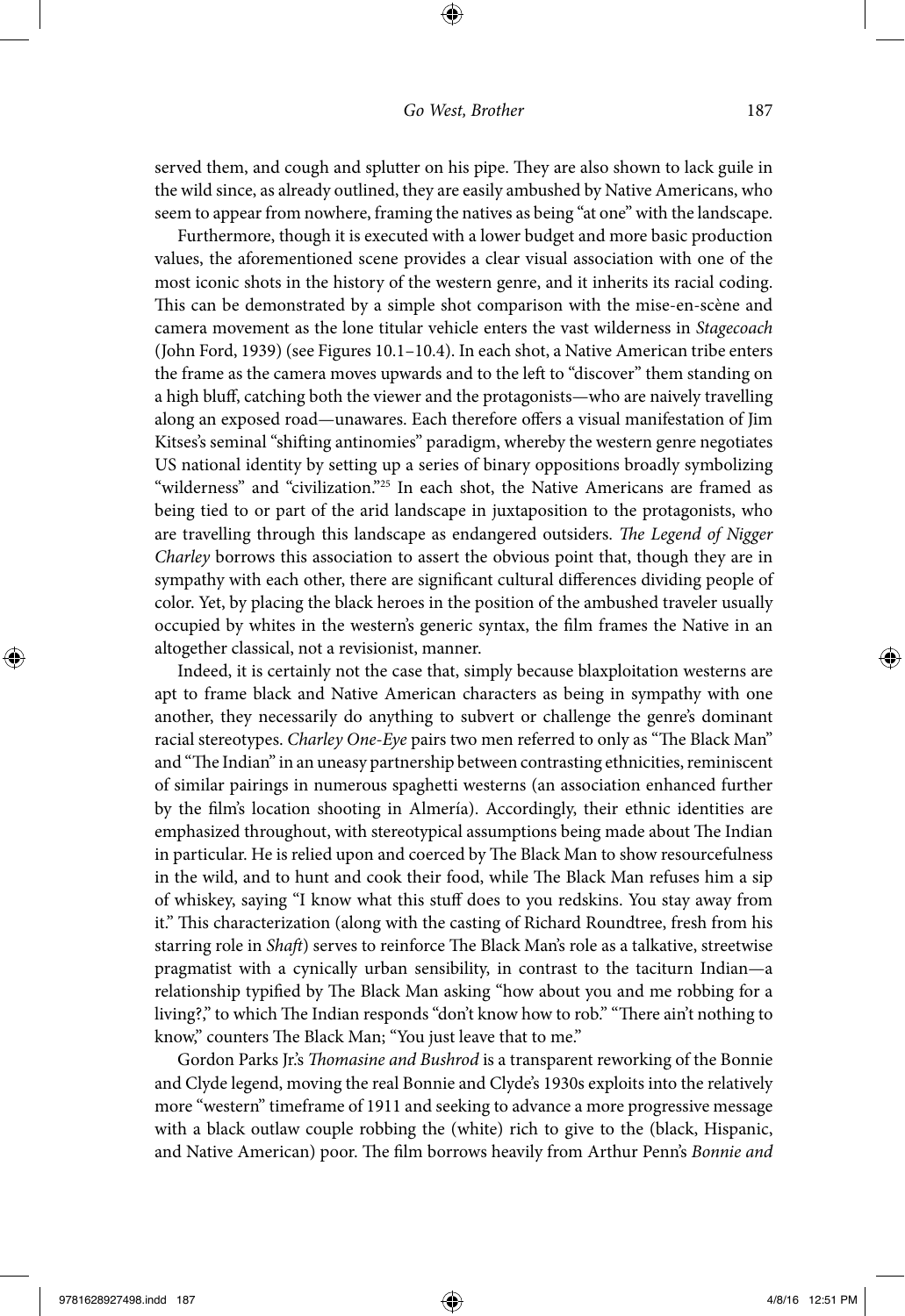⊕

*Clyde* (1967), by focusing on the construction of the heroes' legendary status with sepia photographs intercut with their exploits, and the outlaws reading newspaper reports of their growing celebrity status. It also resembles Penn's film in the way it plays upon the contemporary countercultural pertinence of the Bonnie and Clyde story, framing its heroes as free-spirited youths rebelling against a bigoted white society, this time overlaid with an explicitly racial dimension as the black outlaw couple find succor in the mountains from a mixed race black/Native American couple. Yet, once again, this affinity between people of color is expressed through age-old associations with a Native connection to the wilderness. Bushrod's ability to tame horses and find his way through tribal holy ground is implicitly linked to the revelation that he is half Comanche, while Thomasine tries in vain to cook on a campfire, and ends up kicking over her impromptu spit in frustration.

While Native American roles in these films tend to draw upon well-worn racial stereotypes, this consistent sense that the black heroes would be more at home in an urban milieu provides the blaxploitation western with a revealing indication of its contemporary mode of address. The use of the western setting to symbolize and foreground these heroes' cultural alienation is not only predicated upon their relationship with natives; it is just as often used to frame their interaction with white society. *The Legend of Nigger Charley* starts with the heroes being incarcerated as slaves in the antebellum South, and only enters recognizably "western" terrain when Charley has killed his slave-master and fled as a fugitive. As he and his companions then enter the wilderness, they are pursued by a white posse, and here it is made clear that white people too are considerably more comfortable in the landscape than are the black outlaws. Upon seeing that their pursuers are still very close behind them, despite a montage of landscape shots suggesting that they have been fleeing for some time, Charley sits on a promontory and comments bitterly: "that damn white man won't let up." This lament is (perhaps deliberately) reminiscent of Butch Cassidy's (Paul Newman's) repeated utterance of "who the hell are those guys?" in *Butch Cassidy and the Sundance Kid* (George Roy Hill, 1969), suggesting that *Thomasine and Bushrod* was not the only blaxploitation western to appropriate for the racial politics of the 1970s a symbol of white rebellion that had been recently reimagined by New Hollywood. The association is certainly apt. Butch Cassidy is here expressing incredulity at the tenacity of the faceless system that pursues the free-spirited heroes through the landscape. By overlaying a racial dimension onto an association with this recently filmed icon of white countercultural sentiment, *The Legend of Nigger Charley* further enhances its contemporary credentials, and emphasizes its heroes' position at the margins of bourgeois society.

In a similar vein, *Boss Nigger* consistently frames the western landscape as being the habitat of the white man, which alienates and endangers black people who dare enter it. An early scene shows a black father and daughter being attacked by white outlaws, their wagon having been overturned and their possessions strewn over the desert floor. The symbolic inversion of the western's racial archetypes is clear to see, with the desecration of the pioneer wagon being committed by whites rather than Native Americans. When the hero (played by Fred Williamson) arrives to save the daughter,

⊕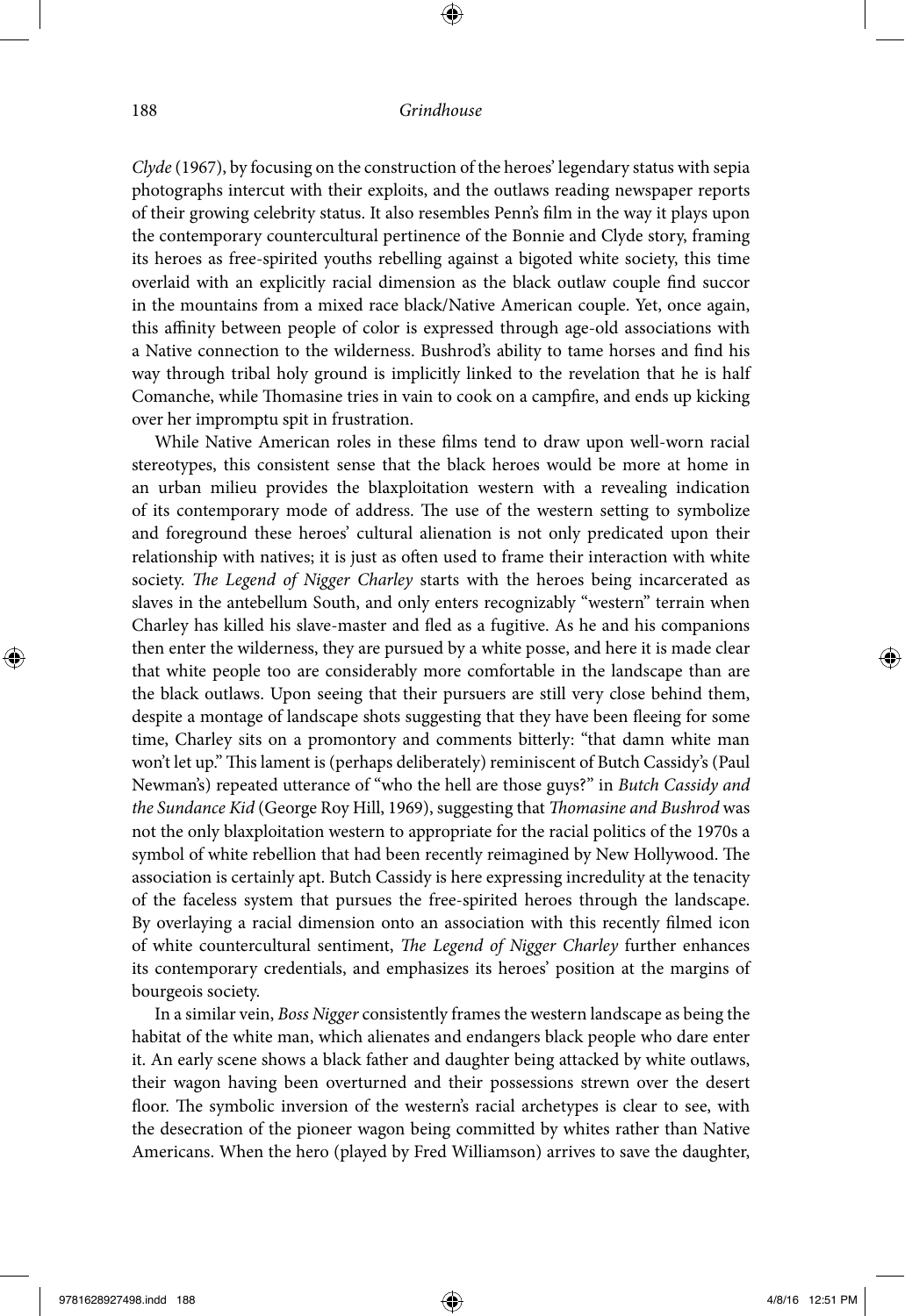⊕

it also becomes apparent that black people are unwise to set foot in this terrain, as he asks incredulously "what y'all doing out here anyway?" Her reply—that they are looking for work—is revealing. Though they outwardly resemble the western genre's trope of a vulnerable "pioneer" family, they are in fact seeking to reach an alreadyfounded urban society, rather than settling in the wilderness. The film proceeds to underline this sense that black people do not "belong" in the western's landscape. The hero—a tough, uncompromising black bounty hunter—arrives in town and "sticks it to the Man" by proclaiming himself sheriff, outlawing racial slurs and imprisoning racist whites. Once again, however, it is the white man who is shown to be at home in the great outdoors, in stark and noticeable contrast to the hero who, the moment he leaves the town that he has taken charge of and enters the surrounding countryside, is caught in a laughably simple trap by the white posse seeking to catch him.

It is therefore apparent that, in the blaxploitation western, both white people and Native Americans are frequently shown to "belong" to the western genre and to the historical referents that accompany it. Black people, on the other hand, are consistently framed as conspicuous outsiders. The films utilize associations from the genre's history: framing Native Americans in their age-old role as being "of the land"; and framing whites as being "of the genre," since they too are shown easily to traverse the hallowed turf of white America's film genre *par excellence*. The black heroes are only shown to be in their element when they find an urban environment, as with Fred Williamson's sheriff in *Boss Nigger*, who is itinerant until he happens upon a lawless town, and sees the opportunity to enforce his "black man's law."

Before I draw conclusions about these trends of representation, there are a number of contextual factors that require clarification. I am not, for example, claiming that inner-city black audiences were necessarily inspired by these films. Nor am I claiming that blaxploitation westerns were expounding black nationalist doctrine in anything but the most superficial manner. My argument instead revolves around the identification of a particular mode of address and exploitation in this cultural moment, when US film producers were waking up to the lucrative returns on offer from the domestic black market, and tailoring their products accordingly. This hardheaded economic imperative was, of course, the origin and definition of the term "blaxploitation," and an appeal to black audiences was certainly not the same thing as black agency in the filmmaking process or an equal share of profits for black producers. In her study of the "black film" phenomenon between January 1973 and August 1974, Reneé Ward states plainly: "Black films are a box office bonanza at Chicago's Loop theaters, but mainly for white theater owners, producers and distributors." The picture she paints is a stark one in which, of the fifty-two "black-oriented" films released in the sample period, 75 percent were produced by whites, 57 percent were directed by whites, and none at all were distributed by black-owned companies.<sup>26</sup>

The blaxploitation westerns considered in this chapter were a part of this trend: both *The Legend of Nigger Charley* and *The Soul of Nigger Charley* were directed and produced by white filmmaker Larry G. Spangler, and distributed by Paramount; *Charley One-Eye* was directed by Don Chaffey (white), produced by David Frost's company "David Paradine Productions," and also distributed by Paramount; *Thomasine and Bushrod*,

⊕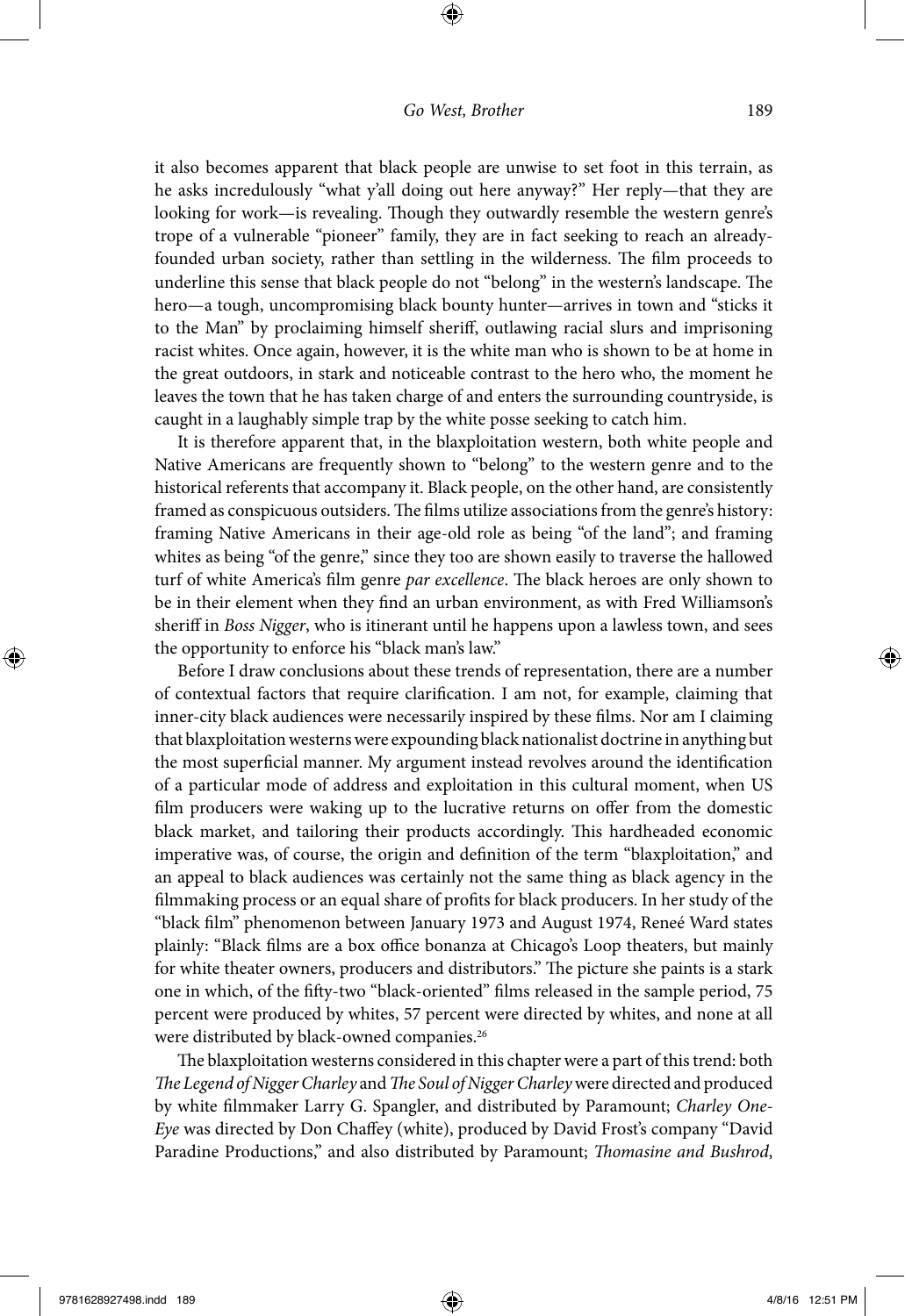⊕

though directed and coproduced by black filmmakers (Gordon Parks Jr and Max Julien respectively), was distributed by Columbia Pictures; while *Boss Nigger* was written and coproduced by Fred Williamson (black), but directed by Jack Arnold (white) and distributed by Dimension Pictures.27 Indeed, this factor was a bone of contention in the film press at the time of these films' releases. *The Legend of Nigger Charley* in particular drew the ire of critics in *The New York Times*, with its cynical "whiteness" being singled out in a number of articles during its first downtown and neighborhood runs.<sup>28</sup> One critic, for example, described the sudden trend of movies featuring black cowboys and cops as "products of the same Hollywood minds that made millions of dollars while excluding Blacks from the industry. Now they've discovered a latter-day vein of gold to rip off."29

The notion that these films might be merely paying superficial lip service to the concerns of black audiences can to some extent be illustrated by their marketing strategies. Returning to the focus on taglines with which I began this chapter, *Charley One-Eye*'s is particularly revealing: "Somebody told the black man he wasn't a slave anymore. Somebody told the red man this land was his. Somebody lied. Somebody is going to pay." This confrontational tone suggests that the narrative alliance between The Black Man and The Indian is to be predicated on a common grievance against whites, but the film itself sells this promise short. *Charley One-Eye* does not in fact address slavery or land rights at all, but instead revolves around a fugitive soldier, and a Native American whose only grievance and cause to kill a white man appears to be that the said white man shot his pet chicken (the titular "Charley One-Eye"). The sensationalist tagline is clearly present to sell this film to inner-city black audiences eager to see their heroes "stick it to the Man," and this extended to its wider marketing strategy. Reviewing *Charley One-Eye* in the *Chicago Tribune*, Gene Siskel criticized its misleading advertising campaign, in particular an advert in his own paper the previous week that

contains a picture of Richard Roundtree as Shaft—leather coat, black turtleneck, and revolver exploding from his waist—with the note, "The man you know as SHAFT in an exciting new role, defending 'Charley One-Eye.'" There is a crouching Indian beneath those words … a number of people have stormed out of the Roosevelt Theater upon discovering that "Charley One-Eye" wasn't a "Shaft" adventure.30

Yet such opprobrium at "misleading" marketing presumes the "black audience" to be a discrete and politically unified entity. Jon Kraszewski has argued that blaxploitation scholarship focuses too much on the negative polemics and reviews about the films that arose from black pressure groups (and from those sympathetic to their causes). Such a focus, he suggests, constructs a monolithic black spectator and homogenizes "black experience" through a singular, reductive prism of "black nationalism," overlooking the ways in which other factors such as marketing materials "structured the historical reception of blaxploitation in the 1970s."31 Citing Barbara Klinger's model of cinematic "digressions," whereby promotional materials fracture the film and allow the spectator

⊕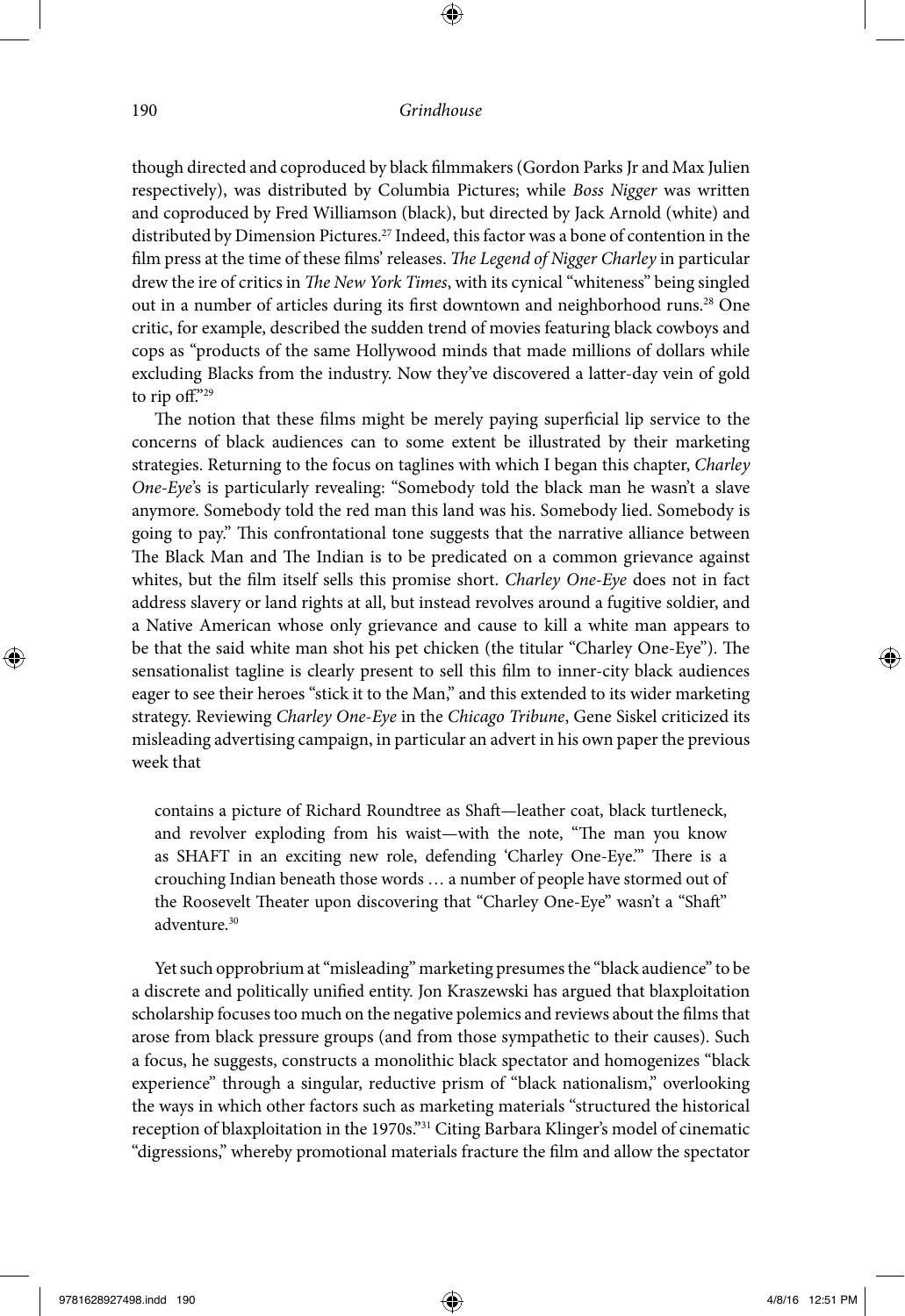⊕

to follow numerous meanings (by focusing variously on the star, the genre or the director for example),<sup>32</sup> Kraszewski sets out how blaxploitation's marketing strategies "articulated shifting forms of nationalism, black class relations, and anxiety; spectators could choose these articulations or rearticulate them. These ads, then, provided one possible framework that spectators would position their reading of the film within or against."33 Blaxploitation advertising frequently made use of tropes and slogans associated with revolutionary black nationalist groups to promote films whose narrative content actually had very little to do with such causes. Kraszewski also points out, for example, that while the adverts for *Shaft* suggested that the film's eponymous hero might be an ultraviolent black nationalist, the film itself shows him to be a middleclass police officer.<sup>34</sup> It is not made clear whether the audience members whom Gene Siskel observed storming out of the Roosevelt Theater were asked exactly why they disapproved of *Charley One-Eye*, but the assumption that they hankered after a repeat of *Shaft* should not be taken as read. *Shaft*, too, had provided sensationalist marketing that differed from its more sedate narrative content. Perhaps they were irked that the same trick had been pulled again.

The point is that these films had multiple meanings, and adopted various strategies to profit from black audiences. We should therefore consider the possibility that some of these audiences were not being duped by the vested interests of white capital and their misleading ad campaigns, but were instead critically aware of their own ambivalent relationship to the films, and were free to accept the connotations on offer from the adverts or the films, or not. Certainly, blaxploitation westerns contain numerous indications of self-reflexivity, suggesting (and perhaps catering to) an awareness of the cultural and cinematic heritage into which the films were entering. I have already speculated that the Native's suspicion that Charley's skin color would rub off in *The Legend of Nigger Charley* might serve as a comment on the history of ethnic makeup in westerns. This is certainly one available reading, to an audience familiar with the traditions of black representation in Hollywood. In a similar vein of cultural-historical self-awareness, at one point in *Boss Nigger* Fred Williamson's hero responds to a racial slur in a saloon ("hey nigger, come here and shine my boots") by performing the exaggerated stereotype of a smiling, subservient black man: the "coon" or "pickaninny" archetype from early cinema described by Donald Bogle as an "amusement object and black buffoon … a harmless, little screwball creation whose eyes popped, whose hair stood on end with the least excitement, and whose antics were pleasant and diverting."<sup>35</sup> After abruptly coming out of this character and dealing deadly justice to these overt racists, the hero is accosted by the town's well-meaning Bostonian schoolmarm, who betrays the systemic prejudice of liberal white America by further affirming the "coon" archetype: "My family had black people working for us. They were good people. They used to sing and dance a lot. I used to love to watch them." *Thomasine and Bushrod*, too, passes comment on the pervasiveness of this character type, when a photographer expresses incredulity at the outlaw couple's ethnicity by saying: "Negroes sing and dance and steal chickens. They don't rob banks."

Of course, the most overt (indeed, unmissable) comment many of these films make on the history of racial slurs in the United States comes in their titles. Their inclusion

 $\bigoplus$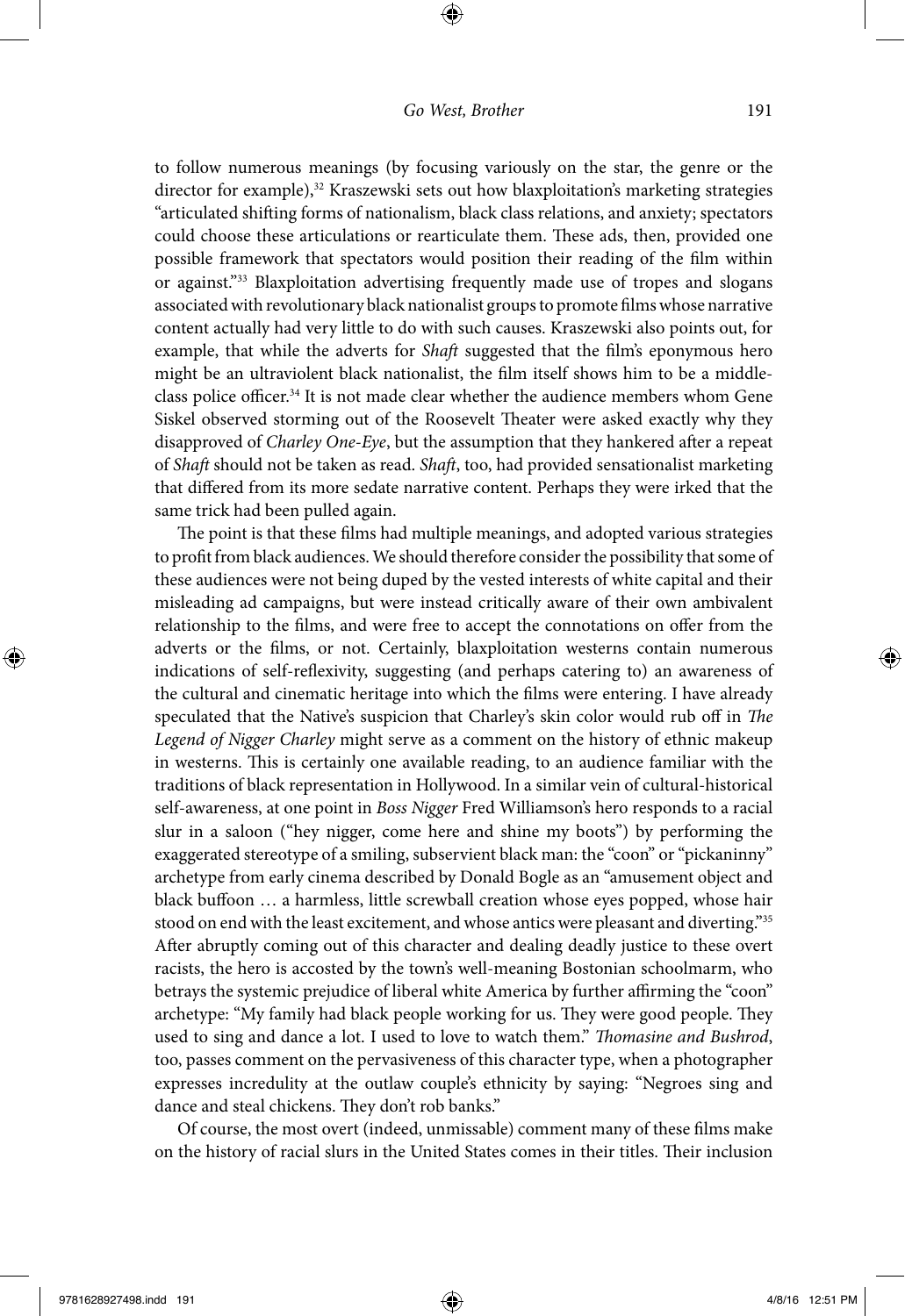⊕

of "the N word" is purposefully sensational, designed to foment identification among 1970s audiences eager to reclaim the word for an assertive black identity. Indeed, Fred Williamson states this purpose openly in the opening credits of the 2008 VCI DVD release of *Boss Nigger*: "I used the 'N' word to create sensationalism at the box office."36 As Lawrence points out, such incorporation of racial epithets into film titles also has a long cinematic heritage as films like *Pickaninnies Doing a Dance* (1894), *A Nigger in the Woodpile* (1904), and *The Wooing and the Wedding of a Coon* (1905) attest.37 Again, the blaxploitation western offers such a reading to a viewer attuned to this cinematic (and broader cultural) history.38

In conclusion, blaxploitation westerns' uneasy balancing act between revisionist and classical versions of the western genre can be seen to arise directly from their distribution contexts, constructing a scenario in which black outlaws are spatially and temporally disconnected from their rural surroundings so as to appeal to inner-city black audiences. Though they were in many cases distributed by major studios and made by white filmmakers, these films nevertheless adopted a variety of strategies some obvious, some less so—for targeting these audiences. My focus has been on how these modes of address played out in these films.

To some extent, the films do of course document a moment of political revisionism in the western genre, when its ideological foundations were being brought into doubt. Yet their engagement with this generic heritage is more complex than such a surface reading might suggest, because they simultaneously demonstrate an inheritance from the genre's more "classical" elements (in particular in their framing of Native Americans), even while they seek to reject those elements' ideologies. If revisionism uncovers specific repressed histories, the blaxploitation western does not fit the bill, because these films were for the most part not addressing the history of black people on the frontier, as more prestigious black-oriented westerns of the time like *Buck and the Preacher* (Sidney Poitier, 1972) were.<sup>39</sup> Instead, these films' negotiation with the genre's history and landscape creates a tension through which their heroes perform a sort of time travel. Their urban sensibilities and articulations of black nationalism are transposed into the ideological and topographical terrain of the Wild West, almost as if they had been dropped there in a modified DeLorean, discombobulated and bewildered, from 1970s Harlem.

This, of course, should come as no surprise, given the target audiences for these films, and it perhaps explains why they do not quite "fit" into genre histories. They are neither urban blaxploitation films nor overtly historical narratives addressing specific events that contributed to the mythic Wild West. Their heroes can instead be seen as agents of transcultural appropriation across space and time. Robert A. Rosenstone sees in Alex Cox's use of creative anachronisms throughout the 1987 biopic *Walker* (such as helicopters, Marlboro packets, computer terminals, and Zippo lighters, all appearing an 1850s setting) an "interpenetration of past and present" that purposefully destroys any surface realism of historical representation, thereby foregrounding the continuities that lie behind the construction of historical narratives: "Beyond destroying the surface realism of the film, they work to demystify the pretensions of professional history, cast into doubt notions of historical distance and objectivity, and insist that the questions

⊕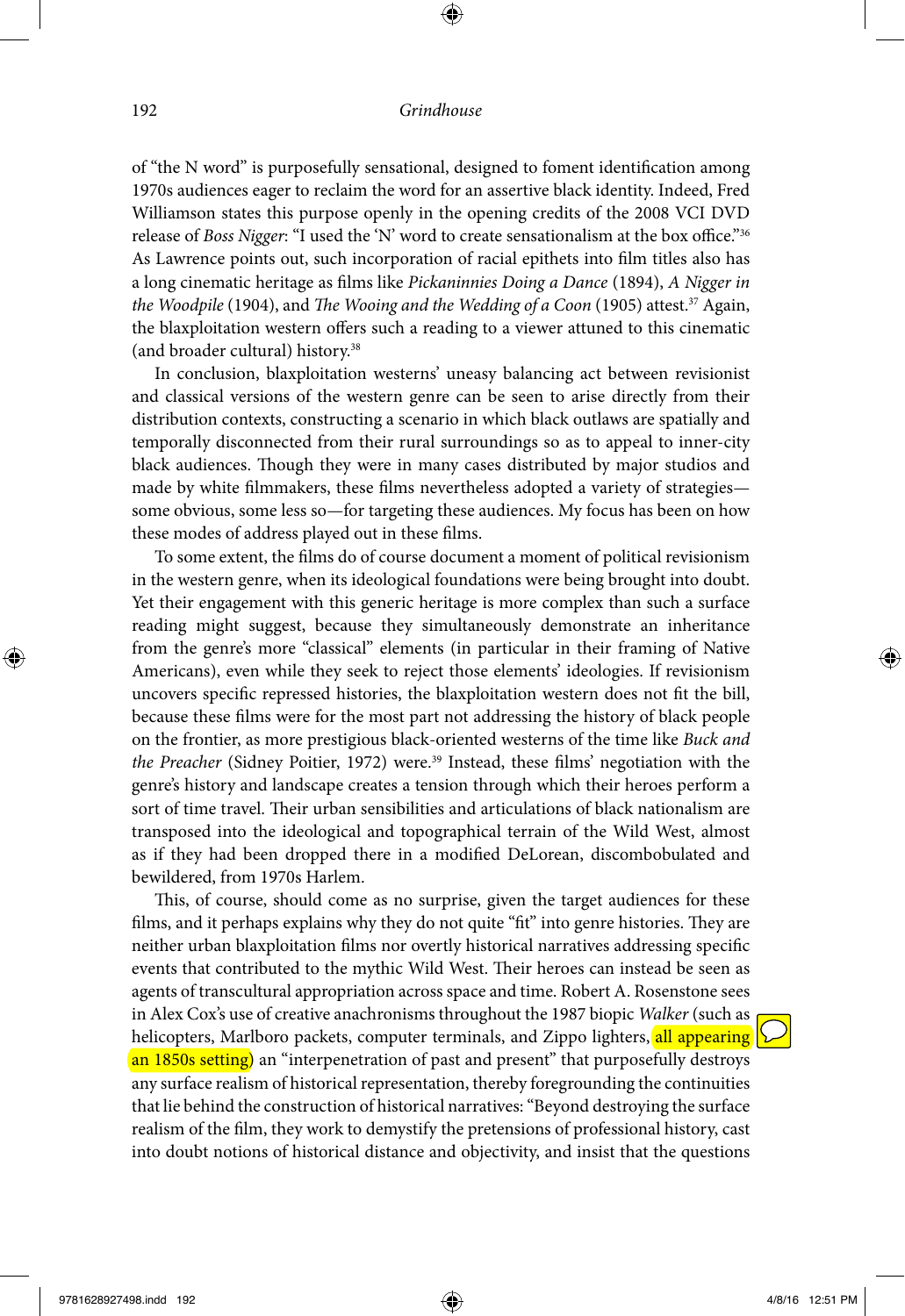⊕

we take to the past always arise from our current concerns."40 For Rosenstone, *Walker* thus comments simultaneously on both the ideological construction of history and the traditions of representation that surround its subject: the American mercenary William Walker. Though *Walker* deploys anachronisms in a more overt manner than do *The Legend of Nigger Charley* or *Boss Nigger*, in their appeal to 1970s audiences blaxploitation western protagonists offer equivalently jarring readings around how dominant histories are constructed, how modes of ethnic representation operate, and how they persist into the present.

# **Notes**

- 1. Tom Engelhardt, *The End of Victory Culture: Cold War America and the Disillusioning of a Generation* (New York: BasicBooks, 1995), 41.
- 2. Howard Thompson, "*The Legend of Nigger Charley*," *The New York Times* (May 18, 1972), 55.
- 3. Richard Slotkin, *Gunfighter Nation: The Myth of the Frontier in Twentieth-Century America* (New York: Atheneum, 1992).
- 4. Engelhardt, *The End of Victory Culture*.
- 5. Stanley Corkin, *Cowboys as Cold Warriors: The Western and US History* (Philadelphia: Temple University Press, 2004).
- 6. Engelhardt, *The End of Victory Culture*, 28.
- 7. Ibid., 22, 30, 34.

⊕

- 8. See Donald Bogle, *Toms, Coons, Mulattoes, Mammies and Bucks: An Interpretive History of Blacks in American Films* (New York: Continuum, 2001), 101–116.
- 9. Julia Leyda, "Black-Audience Westerns and the Politics of Cultural Identification in the 1930s," *Cinema Journal* 42:1 (2002): 62–64.
- 10. Peter Stanfield, *Hollywood, Westerns and the 1930s: The Lost Trail* (Exeter: University of Exeter Press, 2001), 90.
- 11. Leyda, "Black-Audience Westerns," 64.
- 12. Cited in Ed Guerrero, *Framing Blackness: The African American Image in Film* (Philadelphia: Temple University Press, 1993), 83.
- 13. James P. Murray, "Now, a Boom in Black Directors," *The New York Times* (June 4, 1972), D11. Emphasis in original.
- 14. George McKinnon, "Movies: Especially for the Blacks," *The Boston Globe* (June 2, 1972), 18. Also notable here is David Church's argument that, so synonymous was inner-city movie-going with black audiences by this period, the cultural disdain aimed at grind houses carried a decidedly racially charged component: "It is difficult not to detect an echo of racial anxiety in fears the 'wrong' films and 'wrong' audiences would spread to higher-class and less inner-city parts of the New York area beyond 42nd Street" (David Church, *Grindhouse Nostalgia: Memory, Home Video and Exploitation Film Fandom* (Edinburgh: Edinburgh University Press, 2015), 86 ).
- 15. Without wishing to labor the point, since these films' targeting of black audiences is perhaps self-evident, a snapshot of their release patterns shows how focused their distribution strategy was, even after the blaxploitation trend was past its peak. A one-page display ad of releases across the Chicago area from the *Chicago Tribune* of May 6, 1975 (B6), shows *Boss Nigger*'s extensive second run playing exclusively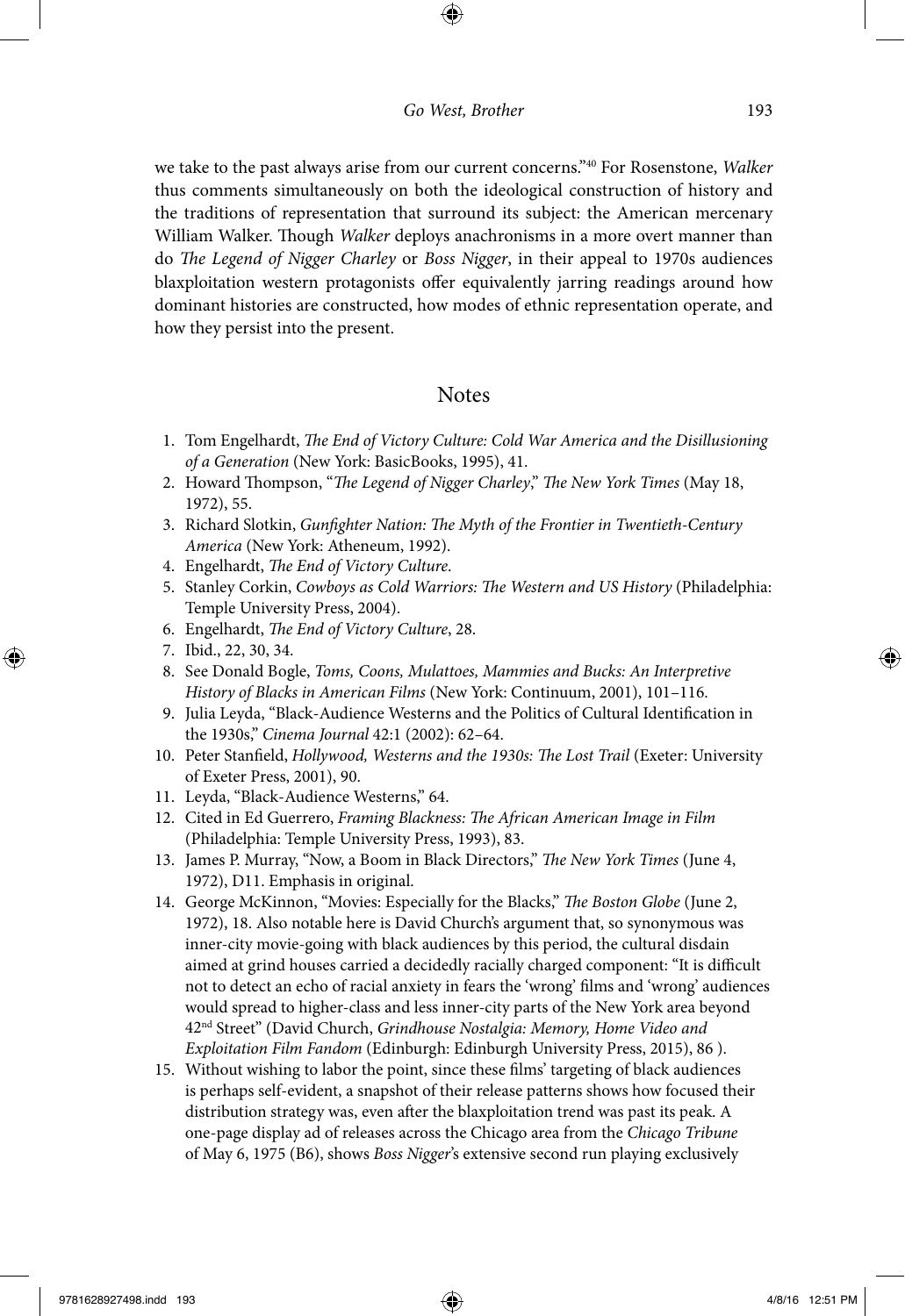⊕

in South Side cinemas: the Maryland on East 63rd Street, the Rhodes on East 79th Street, the Beverly on West 95th Street, the Jeffery on East 71st Street, the Double drive-in on West Columbus Avenue, and the Halsted on South Halsted Street.

- 16. This is not to say that these films have been entirely overlooked in scholarship. The release of Quentin Tarantino's own "blaxploitation western" *Django Unchained* (2012) has led to a degree of attention being paid to them, albeit as conduits through which to explore Tarantino's networks of citation. See, e.g., Johannes Ferle, "'And I Would Call It "A Southern"': Renewing/Obscuring the Blaxploitation Western," *Safundi: The Journal of South African and American Studies* 16:3 (2015): 294–297.
- 17. Novotny Lawrence, *Blaxploitation Films of the 1970s: Blackness and Genre* (New York: Routledge, 2008).
- 18. Mikel J. Koven, *Blaxploitation Films* (Harpenden: Kamera, 2010), 141.
- 19. Bogle, *Toms, Coons*, 175.
- 20. Ibid., 175–183; Guerrero, *Framing Blackness*, 70–75.
- 21. Lawrence, *Blaxploitation Films*, 19.
- 22. Ibid., 18.

⊕

- 23. Leyda, "Black-Audience Westerns," 63.
- 24. André Bazin, "The Western, or the American Film *Par Excellence*," in *What Is Cinema? Volume 2* (London: University of California Press, 2005), 140–148.
- 25. Jim Kitses, *Horizons West: Anthony Mann, Budd Boetticher, Sam Peckinpah: Studies of Authorship Within the Western* (London: Thames and Hudson, 1969), 11.
- 26. Reneé Ward. "Black Films, White Profits," *The Black Scholar* 7:8 (1976): 13–14.
- 27. *Boss Nigger*'s association with the independent company Dimension Pictures perhaps sets it apart as a film that was not distributed for the profit of one of the major studios. Dimension was, however, very much geared toward the programmatic exploitation of profitable markets. For more on Dimension's marketing strategies, see Fred Olen Ray, *The New Poverty Row: Independent Filmmakers as Distributors* (London: McFarland, 1991), 149–174.
- 28. George Gent, "Black Films Are In, So Are Profits," *The New York Times* (July 18, 1972), 22; Clayton Riley, "Shaft Can Do Everything—I Can Do Nothing," *The New York Times* (August 13, 1972), D9; Lonne Elder III, "This May Seem Bitter," *The New York Times* (December 17, 1972), D19.
- 29. Riley, "Shaft Can Do Everything," D9.
- 30. Gene Siskel, "Charley One-Eye," *Chicago Tribune* (May 9, 1973), C8.
- 31. John Kraszewski, "Recontextualizing the Historical Reception of Blaxploitation: Articulations of Class, Black Nationalism, and Anxiety in the Genre's Advertisements," *The Velvet Light Trap* 50 (2002): 48.
- 32. Barbara Klinger, "Digressions at the Cinema: Reception and Mass Culture," *Cinema Journal* 28:4 (1989): 11–13.
- 33. Kraszewski, "Recontextualizing the Historical Reception of Blaxploitation," 49.
- 34. Ibid., 59.
- 35. Bogle, *Toms, Coons*, 7.
- 36. It is therefore notable that the packaging of the same DVD titles the film simply as *Boss*, perhaps pointing to an increased squeamishness around this word in the twenty-first century. As Ferle demonstrates, this very issue has come to the fore in the discourse surrounding *Django Unchained* (2012) (Fehrle, "And I Would Call It 'A Southern," 291-293).

↔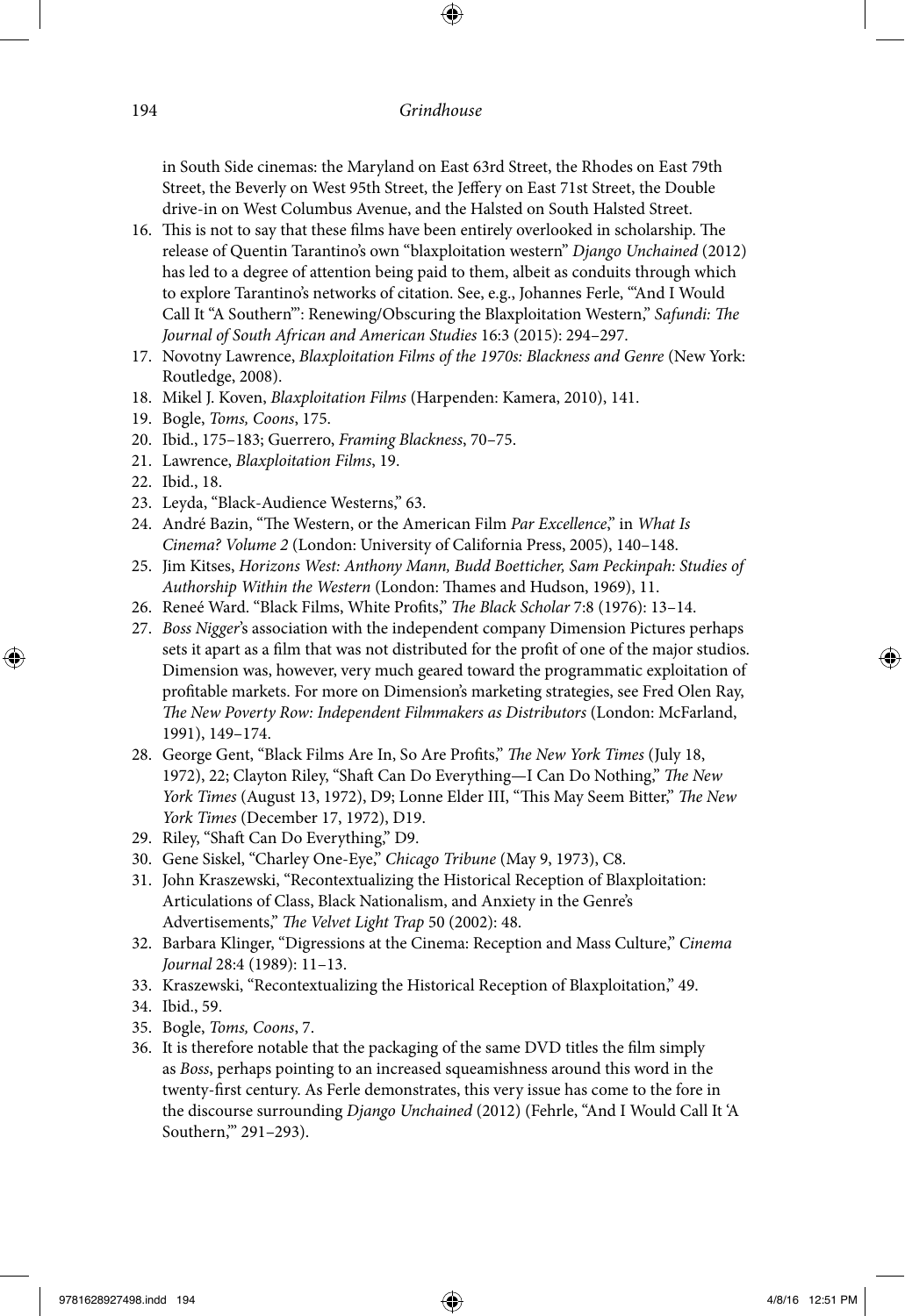$\bigoplus$ 

- 37. Lawrence, *Blaxploitation Films*, 1.
- 38. It is worth mentioning *Blazing Saddles* (Mel Brooks, 1974) in this context, since this also addresses American cinema's uneasy relationship with racial slurs, albeit in an altogether more comedic manner. Its depiction of a black sheriff arriving in a racist frontier town perhaps places it as an inspiration for *Boss Nigger*, which was released the following year, but it was not aimed so purposefully at black audiences as were the blaxploitation westerns considered here, and is therefore outside the remit of this chapter.
- 39. The notable exception to this rule is *Soul Soldier*, which addresses the history of the Buffalo Soldiers.
- 40. Robert A. Rosenstone, *Visions of the Past: The Challenge of Film to Our Idea of History* (Cambridge MA: Harvard University Press, 1995), 148–149.

⊕